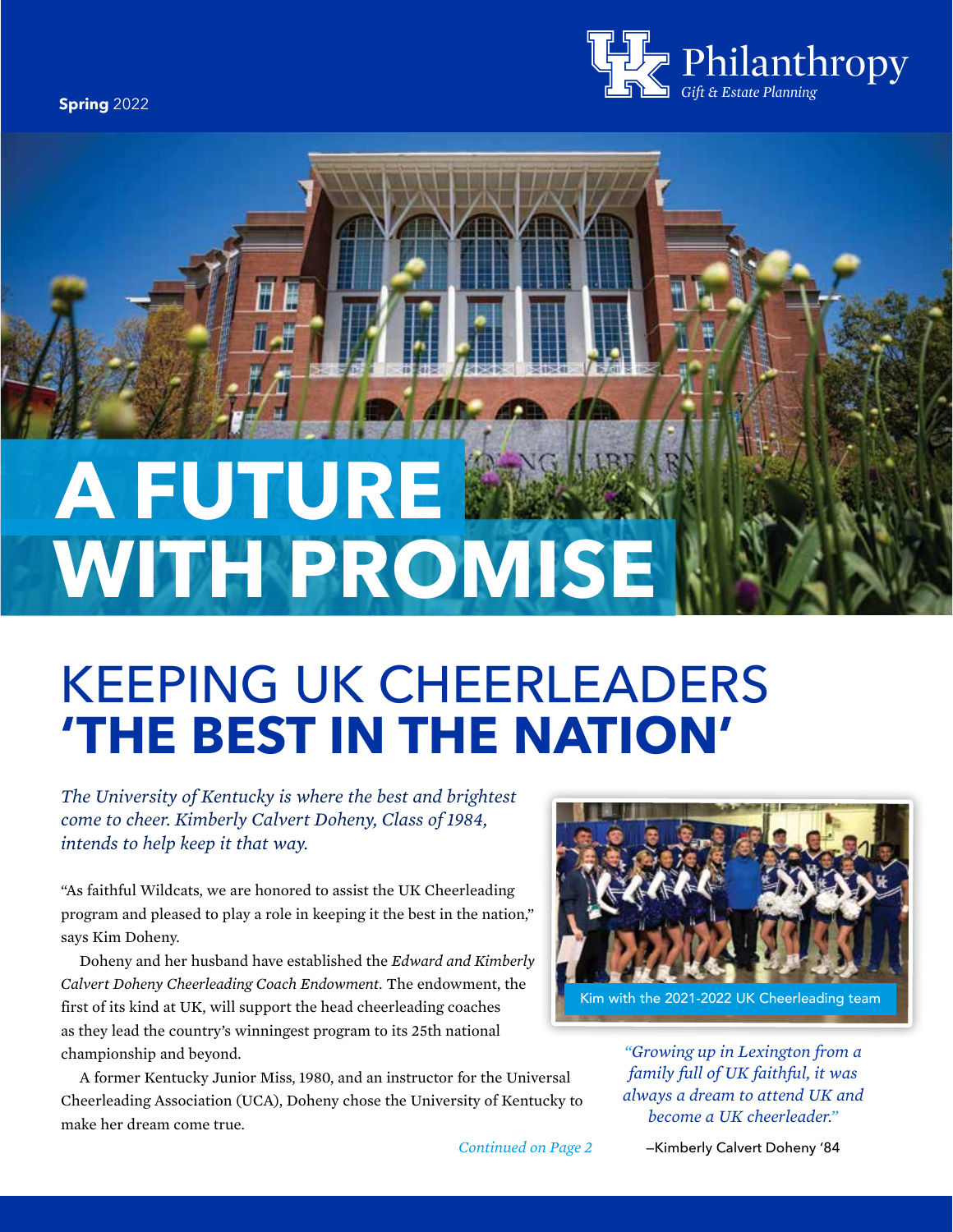## KEEPING UK CHEERLEADERS **'THE BEST IN THE NATION'**

#### *Continued from Page 1*

1981–1983. During the summer of 1982, UK represented including ownership of Component Wine.



Tokyo, Japan to right, second row: TommiAnne Puliam '83, Julie Billington '84, Coach Joe B. Hall, Lisa Perkins Ely '84, Kim Calvert Doheny '84, Mona Wilson Bond '83, Leslie Davis Lenz '83

of six traveled with the men's basketball Enterprise Scholars team for five weeks throughout Japan, Honors Program within Taiwan and Hong Kong. "We were proud the Gatton College of to be ambassadors for the University Business and Economics. of Kentucky and the United States for He graduated Summa promotional events," Doheny said. Cum Laude in 2019 with

Doheny graduated in 1984 and moved dual degrees in economics for work to Paducah, Kentucky, where and marketing. He is now Summer 1982 from left she met her husband, Ted. Kim had a working in the Future successful career in endoscopic surgical Finance Leaders Program with Honeywell in Charlotte, sales at Ethicon Endo-Surgery, a division North Carolina.

when the family moved to Italy and refocused her time on cheer—now and in the future.

Doheny was part of the cheerleading program from family, various charitable interests and business ventures,

Team USA in the Kirin World Basketball In 2015, Tripp received the prestigious Kentucky Tournament in Tokyo, Japan. The squad Heritage Scholarship and was accepted into the Social



Kim and Ted with son Tripp

of Johnson & Johnson. Ted is a converted UK supporter by business In 1997, Kim and Ted, along with their experiences, marriage and many UK friends. He has infant son, Tripp, moved from Paducah contributed to UK Engineering and UK Basketball, to Milan, Italy, for three years due to including the Wildcat Coal Lodge. The Dohenys are proud Ted's job at Ingersoll-Rand. Kim left Johnson & Johnson to ensure UK will continue its legacy of excellence in

### *Supporting UK Cheerleading Coaches for Years to Come*



championships. The program the program's next chapter."

coach, Ryan Martin O'Connor. championship and beyond.

of success, brings incredible energy to her work a single two-and-a-half-minute performance," Coach Barnhart. "Not only that, but she also has an intimate Ted's gift will be invaluable to that task."

UK Cheerleading is the winningest understanding of the proud tradition of this program cheer program in NCAA and what it means to cheerleaders, this university and history, with 24 UCA national the Big Blue Nation. We are excited to help her write

opened a new chapter last year The Dohenys' endowment will provide perpetual when it was moved into the athletics support to enable UK's cheer coach to recruit, develop department and welcomed head and train elite student-athletes to carry UK to its 25th

 "Coach O'Connor has a proven track record "Collegiate cheer has one competition opportunity: and shares our commitment to both integrity and  $O'$ Connor said. "To maintain our winning tradition, we competitive excellence," said athletic director Mitch must attract the best and the brightest talent. Kim and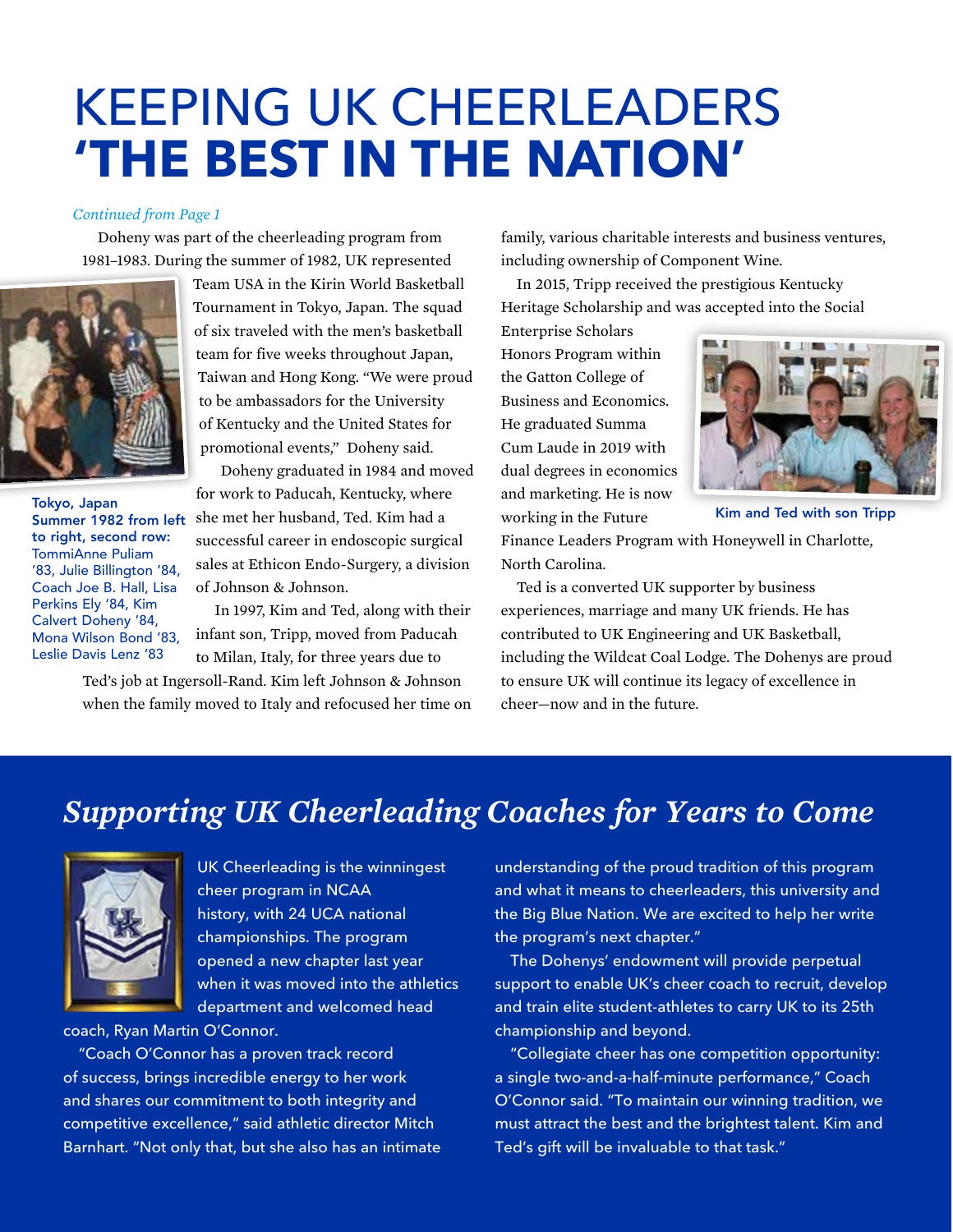

# **ENDOWMENTS:**  MAKE THE GIFT OF A LIFETIME

*An endowment is a meaningful way to ensure your support for the places and organizations you care about most, like the University of Kentucky, lives on forever. When you establish an endowment or contribute to an existing one, you create a lasting legacy that reflects your values.*

#### **HOW AN ENDOWMENT WORKS**

When you make an endowed gift to UK, a portion of the investment earnings are spent each year. The balance is invested, allowing the gift to live on in perpetuity.

#### **FUNDING YOUR ENDOWMENT**

There are many ways to fund your endowment in addition to cash gifts. Some allow you to establish your gift now, while others won't go into effect until after your lifetime.

- *Appreciated assets—*Using appreciated assets, like stock you have owned for more than one year may allow you to eliminate capital gains tax on the asset's appreciation.
- • *Life insurance—*Name UK the beneficiary of your life insurance policy, or create and gift a new policy to UK to leverage tax and other benefits.
- • *Retirement plan assets—*Name UK beneficiary of your retirement plan assets, or make a direct charitable distribution to UK for those 70 1⁄2 or older.
- *A gift in your will or living trust—*  Your gift to UK can be a specific amount or a percentage of your residuary estate.

#### **WILDCATS FOREVER**

When you want a gift to reflect the admiration and respect you have for a loved one material objects just don't measure up. Creating a named endowment for someone special who is a lifelong Wildcat is the perfect way to honor that person far into the future.



### **PLANNING RESOURCES FOR YOU**

Estate planning provides an opportunity to create a legacy you can feel good about. It also gives you a unique chance to honor someone—or something that has been important in your life or in your time at UK, much like how Kim and Ted Doheny have ensured a strong UK Cheerleading team for future generations.

Our guides, *Your Personal Planning Road Map* and *Give From the Heart With a Tribute Gift*, can show you how. Return the enclosed reply form today to request your copies.

© The Stelter Company

Information contained herein was accurate at the time of printing. The information in this publication is not intended as legal or tax advice. For such advice, please consult an attorney or tax advisor. Figures cited in any examples are for illustrative purposes only. References to tax rates include federal taxes only and are subject to change. State law may further impact your individual results.